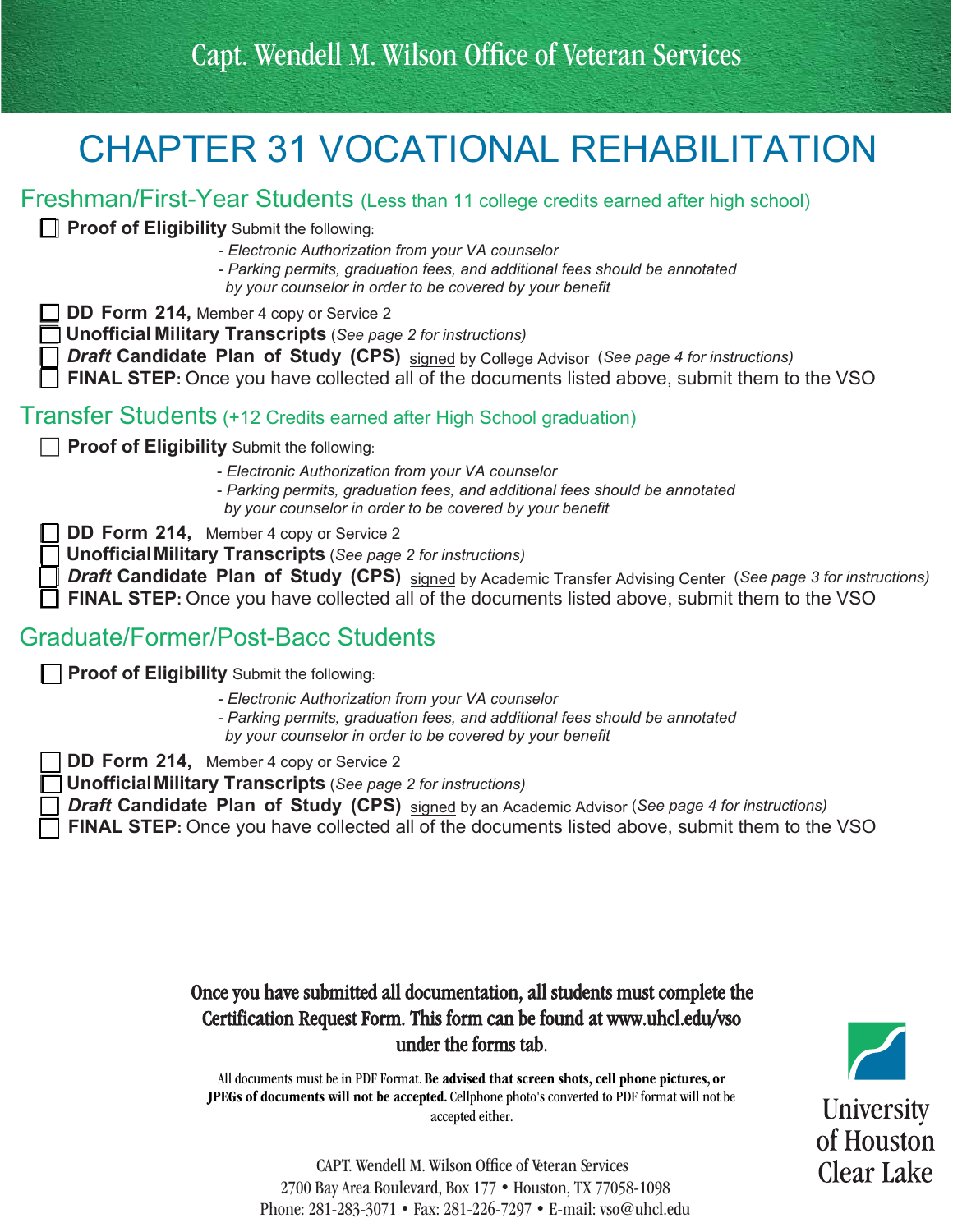## **How to download an Unofficial Military Transcript**

**\*except for CCAF (Community College of the Air Force)**

Step 1.) Visit the following website:<https://jst.doded.mil/smart/signIn.do> Step 2.) Either:

- You will need to register for an account if this is the first time you are accessing your Joint Service Transcript (JST).
- Log into your account under the non CAC users if you have a JST Account.



Step 3.) Once logged into your account access your transcript by clicking the "Transcripts" tab at the top of the page.



- · SOC Agreements: View your SOC Agreements.
- . Update Transcript Status: Check the status of your JST correction/update request.

Step 4.) Click on the "Transcript" link to view your transcript.



Step 5.) Once your transcript loads, print!

Be advised that screen shots, cell phone pictures, or JPEGs of documents will not be accepted. Cellphone photo's converted to PDF format will not be accepted either. All documents must be turned in together, at the same time.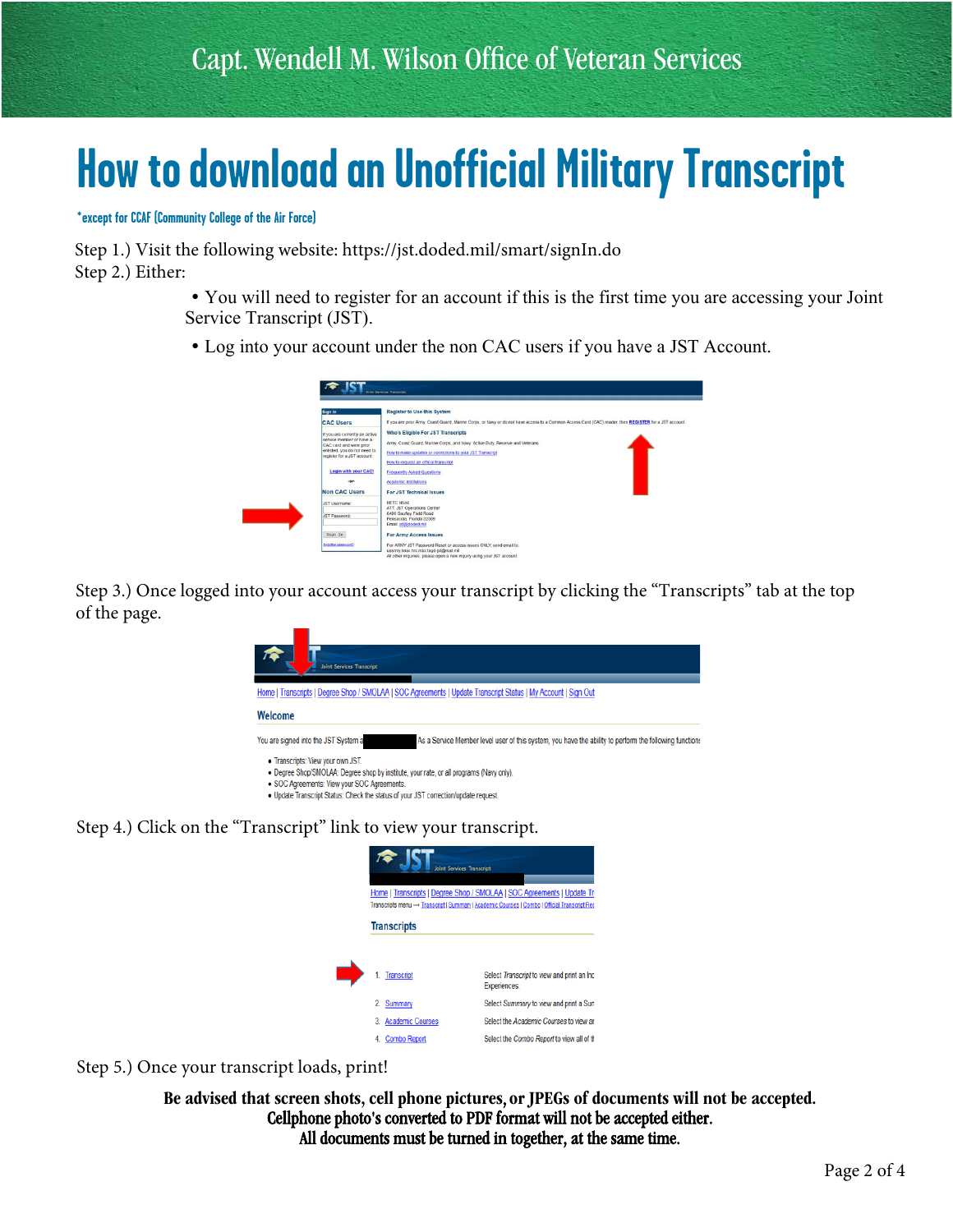Capt. Wendell M. Wilson Offce of Veteran Services

## **How to Obtain a Draft Candidate Plan of Study from the Transfer Advising staff**

## **(New Transfer Students only)**

Step 1: Get accepted to UHCL. Welcome Hawk!



You will receive an email to your personal email from Academic Transfer Advising 3 days after you have been admitted to UHCL which will provide instructions on how to schedule an appointment with a Transfer Advisor using the **Navigate student app** [\(www.uhcl.edu/eab\)](www.uhcl.edu/eab)

When making your appointment, inform them that you are a **military connected student and will need a signed degree plan for your major and your desired concentration/specialization/certification if applicable.**



#### Step 3:

During your advising session, the advisor will review your transfer credits, provide guidance on how they are applying toward your degree requirements, and recommend classes for your first semester. Then they will sign your draft degree plan which is referred to as the Candidate Plan of Study (CPS). *(Signed draft degree plans are only authorized for the first semester.)*



Submit all of the documents on your checklist to the VSO and get certified!

#### **Academic Transfer Advising**

281-283-3068 | [transfer@uhcl.edu](mailto:transfer@uhcl.edu) Student Services & Classroom Building (SSCB) 1206